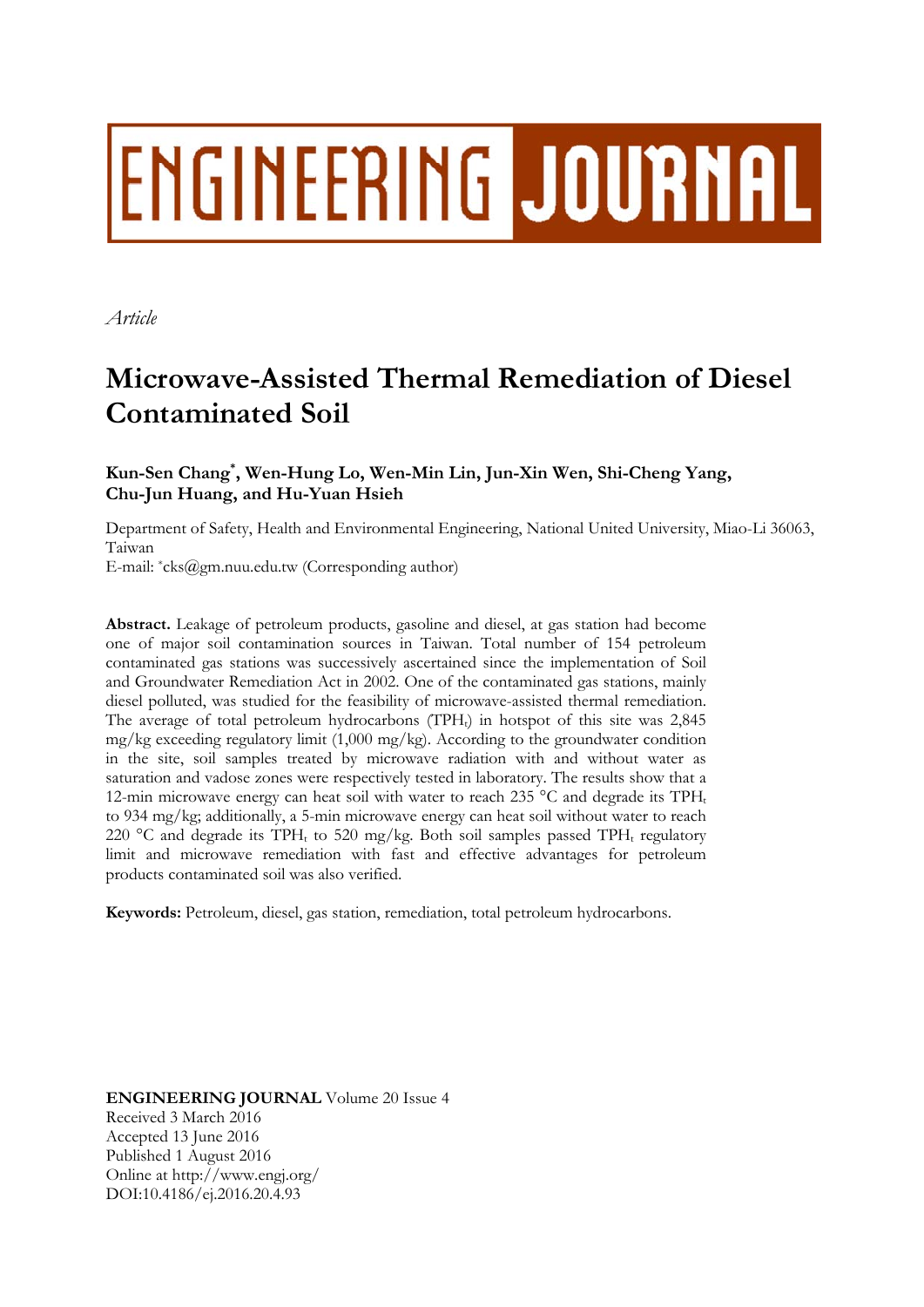## **1. Introduction**

All of gas stations in Taiwan belonged to government-owned company (Chinese Petroleum Corporation, CPC) before July, 1987. After the open policy of gas station, total number of gas stations from around 500 rapidly increased to 2,667 in 2008. However, high competition and oil leakages successively happened in some older gas stations make the total number of gas station decreasing to 2,490 in the middle of 2015 [1].

Soil and Groundwater Remediation Act (SGRA) was promulgated in 2002. According to the act, contaminated sites can be classified into two kinds of sites: (1) contamination control site: a site in which its soil and/or groundwater quality exceeding regulatory monitoring standard; therefore, this kind of site needed to be controlled; (2) contamination remediation site: a site having serious contamination in soil and/or groundwater; thus, site remediation is necessary. Total number of 154 gas station contaminated sites, including contamination control and remediation sites, was successively ascertained since the implementation of SGRA [2].

According to the regulatory soil contamination control standard, the usually used soil contamination identification items and their regulatory limits are as follows: total petroleum hydrocarbons  $(TPH<sub>t</sub>)(1,000)$ mg/kg), benzene (5 mg/kg), toluene (500 mg/kg), ethylene (250 mg/kg), and xylene (500 mg/kg) [3]. Among these often used items,  $TPH_t$  is mostly used because of more precise in both of sampling and analysis.

Physical, chemical, and biological remediation technologies and remediation train, combining different remediation technologies as a train, can be applied to petroleum products contaminated sites [4−5]. However, suitable remediation technologies or train must consider lots of aspects such as technology availability, soil texture, geological structure, groundwater condition, contaminant property and concentration, second pollution and treatment, operation & maintenance, cleanup time, and overall cost [4−7]. The most available technologies used in petroleum contaminated soil are *in-situ* soil vapor extraction (SVE), *in-situ* and *ex-situ* thermal treatments, *in-situ* oxidation, *ex-situ* surfactant washing, and *ex-situ* bioremediation [4−7].

Microwave with high frequency, normally 2.45 GHz, can create non-ionizing electromagnetic radiation and let polar molecules such as water rotate extremely (i.e., dipole rotation or dipolar polarization) and rapidly raise material temperature. Consequently, microwave accompanied with strong acid is often applied to decompose metal-organics in sludge, soil and sediment digestion [8−12]. Therefore, microwave with quick thermal decomposition characteristics can be employed for rapidly treating organic contaminant and this new remediation method have been studying at laboratories for developing a future practical technology [13]. In this paper, a petroleum products contaminated soil sampled from a gas station was studied for evaluating the feasibility of microwave remediation.

# **2. Materials and Methods**

## **2.1. Sampling and Analysis of Contaminated Soil**

The petroleum products (gasoline and diesel) leaked gas station built in 1980 is located in the middle of Taiwan. Because gasoline and diesel tanks and pipelines in this station is old-style design, two sampled soils exceeding TPH<sub>t</sub> limit of 1,000 mg/kg were detected in 2011. Thus, this gas station was announced by the government as a contamination remediation site (M site). After a series of pollution investigation on M site, the geological, hydraulic, and contaminated conditions were examined [14]. Therefore, several 5 m depth of serious contaminated soils in the hotspot were sampled by a percussion hammer mounted on vehicle. The contaminated soils marked each sampling depth were carried to our laboratory, wrapped up in a black plastic bag and stored in a 4 °C refrigerator. According to the soil profile of the site, each different depth, 0−2.0 m (vadose zone), 2.0−3.7 m (middle zone) and 3.7−5.0 m (bottom zone), of contaminated soil was took out and quickly mixed respectively. Some of soils were picked out for physico-chemical property analysis including  $TPH_{g}$ ,  $TPH_{d}$ , and  $TPH_{t}$  (in accordance of TW EPA standard method of S703.62B), and the others were stored again for experimental study.

## **2.2. Microwave Remediation of Contaminated Soil**

After TPH measurements of three different depths of contaminated soils, the soil TPH<sub>t</sub> of vadose zone was below the regulatory limit of 1,000 mg/kg and the soil  $TPH_t$  of middle zone and bottom zone were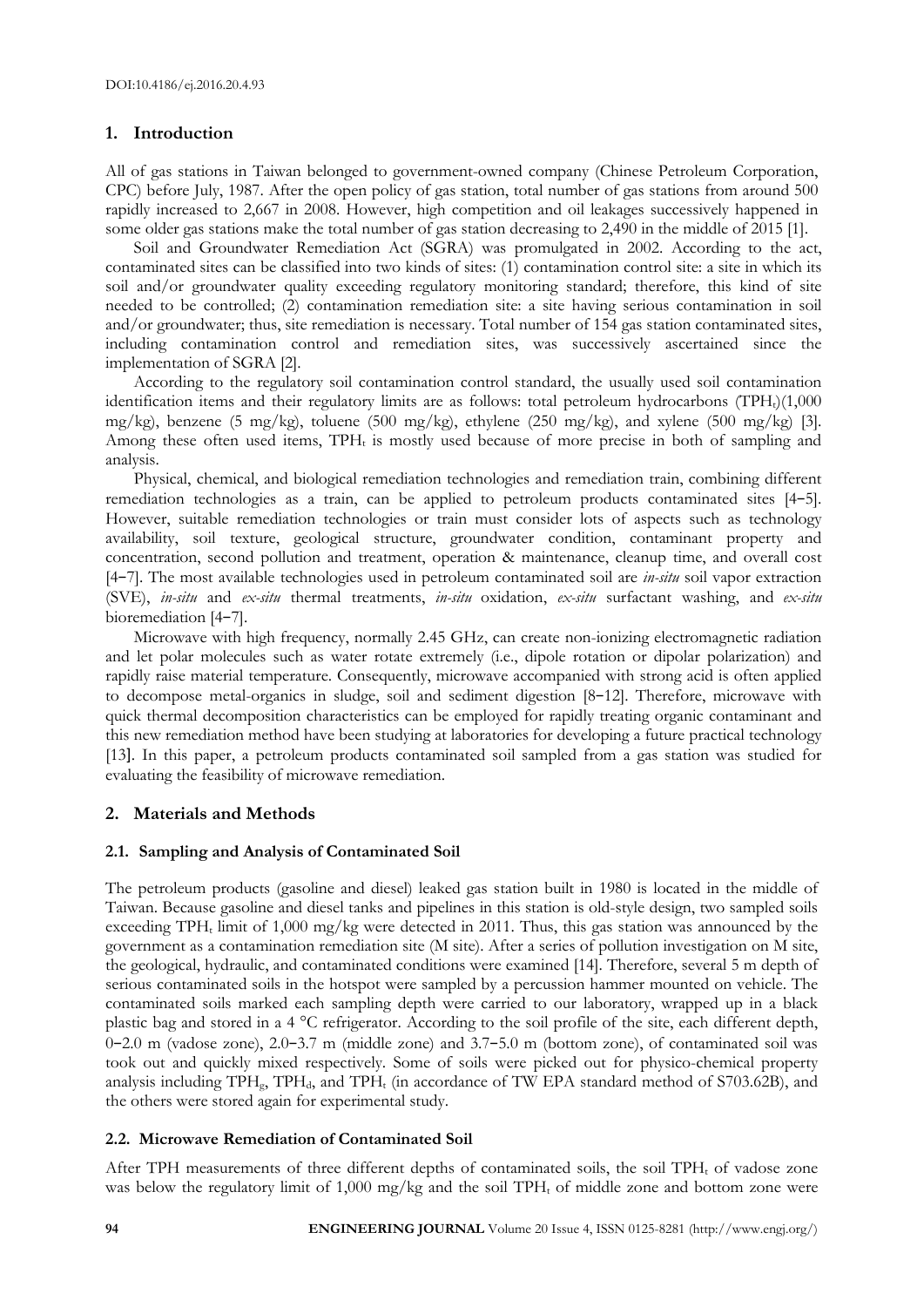similar. Therefore, the remediation of vadose zone soil was not necessary and the middle zone and bottom zone soils were quickly mixed as the study contaminated soil and its TPH was examined again. A microwave oven, Panasonic NN-ST651 with 355 x 365 x 251 mm dimensions and maximum output power of 1,000 W, was used for the experiment of microwave remediation. Because the actual contaminated soils were two kinds of soils: soil with groundwater and soil without groundwater, thus two stage experiments were then designed and carried out.

The first stage experiment: a 50 g contaminated soil was put into a crucible, with cap or without cap, and moved into microwave oven, with water or without water. Different microwave time was set at medium output power mode and then started microwave remediation test. Once the set time reached, soil temperature was immediately detected by a digital thermocouple. Therefore, soil temperature affected by soil conditions (capped or uncapped; with or without water) and microwave remediation time was recorded.

The second stage experiment: the results of first stage experiment were evaluated firstly. According to energy consumption, higher energy consumption (capped soil with water) and lower energy consumption (capped soil without water) operational conditions were selected for second stage remediation experiment.

In the second experiment, a 50 g contaminated soil was put into a capped crucible and moved into microwave oven, with or without water. Different microwave remediation time was set, also at medium output power mode, and started the remediation experiment. After that, soil was moved out, cooled down at room temperature and then filled into a brown glass bottle for analysis.

#### **3. Results and Discussion**

#### **3.1. Contaminated Site Investigation**

The TPH<sub>t</sub> contour in contaminated site was shown in Fig. 1. Major contamination in which TPH<sub>t</sub> concentration exceeding 1,000 mg/kg covered two-third of the gas station area and had moved outside of the gas station. Moreover, two major pollution plumes and their sources were found as follows: (1) northeastern plume: four gasoline and diesel underground tanks located at the north part may be the major pollution source, and plume moving toward northeast reveals that groundwater moves toward the northeast or east. (2) southeastern plume: this plume may be caused by pipeline leakages in the three fuel islands; especially, a heavy leakage near the eastern fuel island was found. Thus, the contaminated soils in the heavy leakage area (i.e., hotspot) were sampled for study in this paper.



Fig. 1. TPH<sub>t</sub> contour in the petroleum products contaminated gas station [14].

**ENGINEERING JOURNAL** Volume 20 Issue 4, ISSN 0125-8281 (http://www.engj.org/) **95**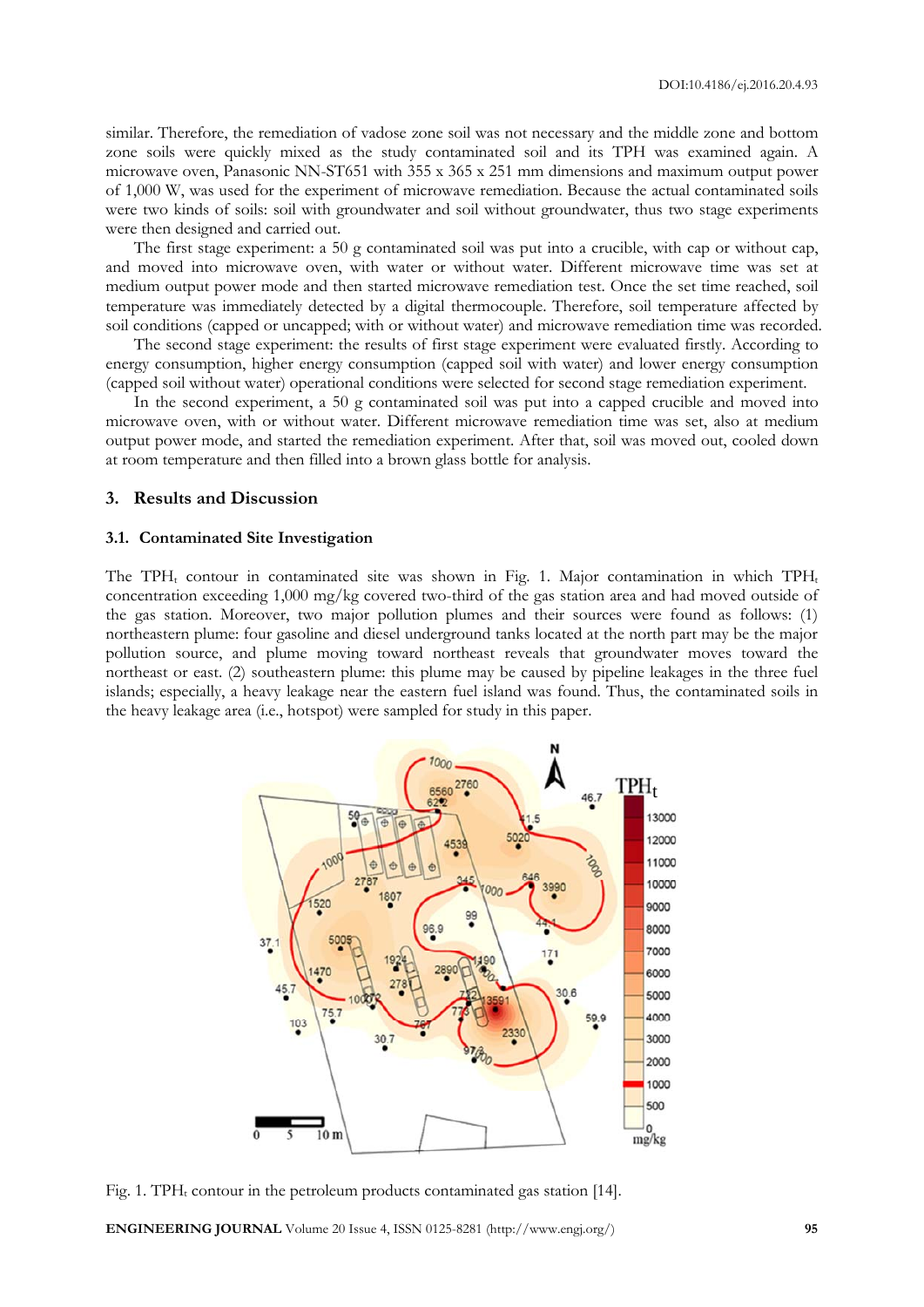According to the geological investigation of the contaminated site, soil profile and contaminated conditions were shown in Fig. 2. Three different zones were vadose zone (0−2.0 m), middle zone (2.0−3.7 m) and bottom zone (3.7–5.0 m), respectively. The TPH measurements illustrate that soil TPH<sub>t</sub> in vadose zone was below regulatory limit, revealing that highest possible contaminant in this zone was gasoline, lighter and easier vaporized petroleum product, and most of contaminant had vaporized because a SVE remediation had been done in this station several years ago. Next, both of the soil TPH<sub>t</sub> in middle and bottom zones was similar and exceeded regulatory limit. Therefore, both soils of middle and bottom zones were mixed and the measurement of mixed soil TPH<sub>t</sub> was  $2,845$  mg/kg.



Fig. 2. Soil profile and  $TPH_t$  condition in contaminated site.

#### **3.2. Microwave Remediation of Contaminated Soil**

The first stage experimental results of microwave remediation time vs. soil temperature were shown in Table 1. Obviously, soil temperatures of soils with water as groundwater in the environment, no matter whether the soil was capped or uncapped in crucible, were lower than those of soils without water. The major reason is water, a polar molecule, can rapidly initiate dipole rotation under microwave radiation and exhausted most of energy. Moreover, temperatures of uncapped soils were higher than those of capped soils, indicating that soil in crucible without cap can be directly excited with microwave radiation.

|  | Table 1. The first stage experimental results of microwave remediation time vs. soil temperature. |  |  |  |
|--|---------------------------------------------------------------------------------------------------|--|--|--|
|  |                                                                                                   |  |  |  |

|                                         | Microwave remediation time (min) |     |                      |            |         |     |                 |     |     |     |     |      |       |
|-----------------------------------------|----------------------------------|-----|----------------------|------------|---------|-----|-----------------|-----|-----|-----|-----|------|-------|
|                                         | 0.5                              | 1.0 | <b>2.0</b>           | <b>3.0</b> | 4.0     | 4.5 | 5.0             | 6.0 | 7.0 | 8.0 | 10  | -11  | 12    |
| Temp. Capped soil – –<br>(w / water)    |                                  |     |                      | 96         | $115 -$ |     | $133 -$         |     | 150 | 160 | 160 | -166 | - 235 |
| Uncapped soil $ -$ 88<br>(w / water)    |                                  |     |                      | 80         |         |     | 157 144 171 175 |     |     |     |     |      |       |
| Capped soil 92<br>$(w/O \text{ water})$ |                                  |     | 96 113 159 212 - 220 |            |         |     |                 |     |     |     |     |      |       |

−: without detection

The temperature of soil without water increased very quickly comparing with that of soil with water. At the same of soil capped condition, temperature of 220 °C could be easily reached for soil without water after a 5-min microwave remediation. Comparatively, soil with water needed about 11.5 min as shown in Fig. 3. For the convenience of comparison, the best and worst soil temperature operational conditions were adopted for soil remediation in the second stage experiment.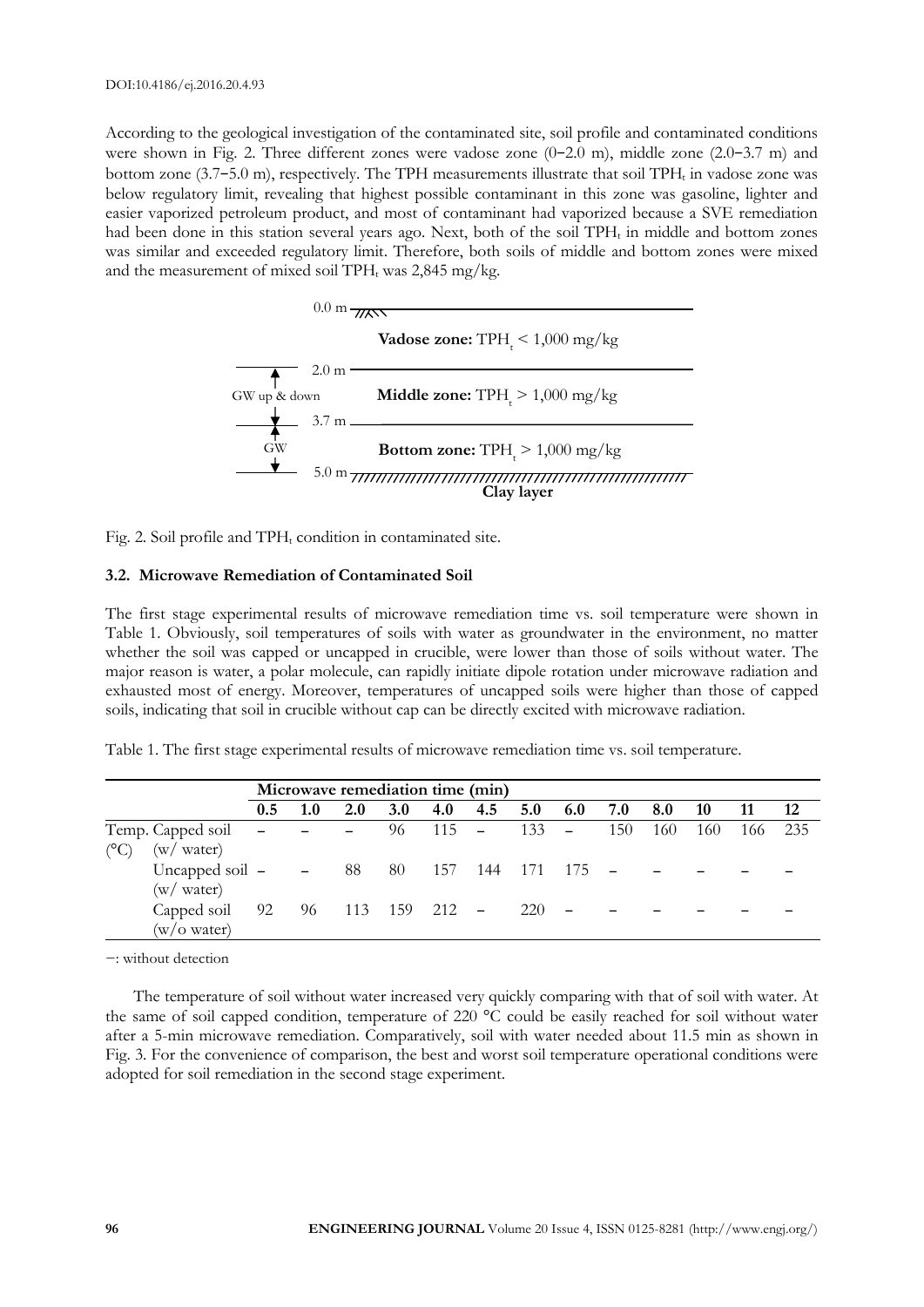

Fig. 3. Soil temperature varied with different microwave remediation time.

The second stage experimental results of microwave remediation time vs. soil TPH were shown in Table 2. The TPH<sub>t</sub> of soil with water increased from 2,845 to 3,425 mg/kg after 3 min microwave remediation; moreover,  $TPH<sub>g</sub>$  decreased from 25 to 5 mg/kg and  $TPH<sub>d</sub>$  decreased from 2,845 to 3,425 mg/kg. The soil temperature of 3 min microwave remediation for capped soil with water was 96 °C as shown in Table 1. Therefore, TPHg (C6−C9 compounds, e.g., BTEX) decreased because of evaporation; unfortunately, TPH<sub>d</sub> increased. Theoretically, TPH<sub>d</sub> includes C10-C28 compounds but GC/FID measurement of TPH<sub>d</sub> includes C10−C40 compounds. Once the soil temperature increased, some denser compounds (e.g., C28−C40) even only few content in diesel would decompose and become lighter compounds; thus, the TPH<sub>d</sub> increased. Figures of 4(a) and 4(b) show the evidence of gas chromatogram variations in GC/FID measurements.

Table 2. The second stage experimental results of microwave remediation time vs. soil TPH.

|                       | $\text{TPH}_{g, d, \text{ or } t}$ |       | Microwave remediation time (min) |       |     |       |     |  |  |  |  |
|-----------------------|------------------------------------|-------|----------------------------------|-------|-----|-------|-----|--|--|--|--|
|                       | (mg/kg)                            |       |                                  |       |     |       | 12  |  |  |  |  |
| Capped soil           | $TPH_g$                            | 25    |                                  |       |     |       | 14  |  |  |  |  |
| (w / water)           | $TPH_d$                            | 2,820 |                                  | 3,420 |     | 2,170 | 920 |  |  |  |  |
|                       | $TPH_t$                            | 2,845 |                                  | 3,425 |     | 2,179 | 934 |  |  |  |  |
| Capped soil           | $TPH_g$                            | 25    |                                  |       |     |       |     |  |  |  |  |
| $(w/O \text{ water})$ | $TPH_d$                            | 2,820 | 4,280                            | 1,860 | 514 |       |     |  |  |  |  |
|                       | $TPH_t$                            | 2,845 | 4,287                            | 1,869 | 520 |       |     |  |  |  |  |

−: without detection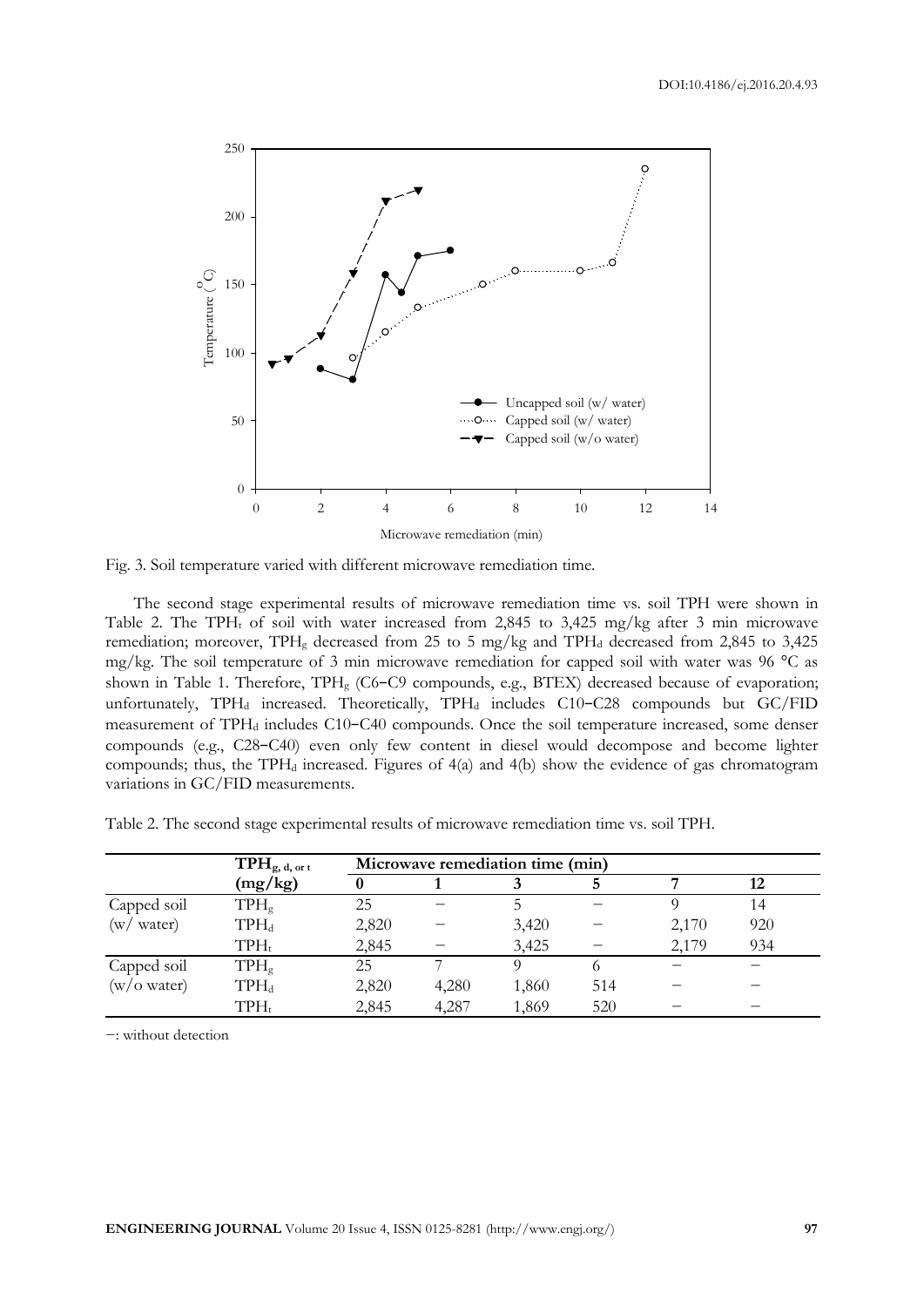

Fig. 4. Gas chromatograms in GC/FID measurements: (a) original soil, (b) 3 min microwave remediation of capped soil with water, (c) 12 min microwave remediation of capped soil with water, (d) 5 min microwave remediation of capped soil without water.

TPH<sub>t</sub> of soil with water significantly decreased to 934 mg/kg, below the regulatory limit of TPH<sub>t</sub>, after 12 min microwave remediation. The soil temperature of 12 min microwave remediation for capped soil with water was 235 °C as shown in Table 1. Because the boiling point of diesel is around 350 °C, therefore, most of TPH<sub>d</sub> compounds were decomposed and weak signals in gas chromatogram were shown in Fig. 4(c). In the capped soil without water, soil TPH<sub>t</sub> increased to 4,287 mg/kg after 1 min microwave remediation as shown in Fig. 5 because the soil temperature was only 96 °C. However, TPH<sub>g</sub> decreased with the increase of microwave remediation time. After 5 min microwave remediation, soil temperature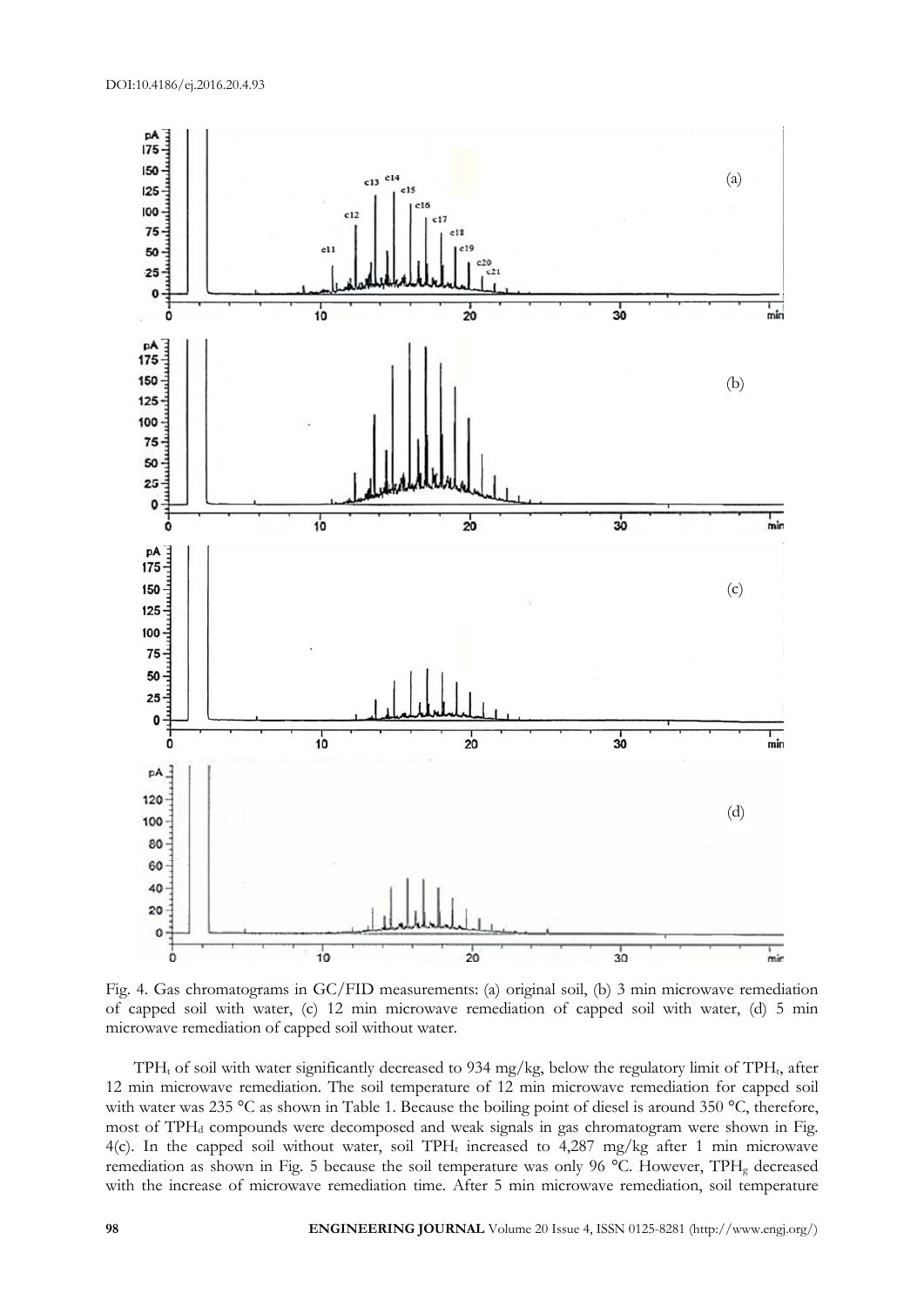around 220  $\degree$ C, TPH<sub>t</sub> rapidly dropped to 520 mg/kg and passed the regulatory limit. Its gas chromatogram signals weaker than that of Fig. 4 (c) was shown in Fig. 4(d). In conclusion, microwave radiation can quickly raise soil temperature, especially for those soils without groundwater. Although diesel boiling point is around 350 °C, soil temperature reaching to 220−235 °C by microwave radiation can dramatically decompose most of diesel compounds for soil with or without groundwater.



Fig. 5. TPH $<sub>t</sub>$  residue in contaminated soil after different microwave remediation time.</sub>

#### **4. Conclusions**

The petroleum products leaked gas station was investigated and two-third area of soil TPH<sub>t</sub> exceeding was ascertained. Contaminated soils sampled from the hotspot were studied, and soil TPH measurements of three soil zones show that vadose zone was below TPH<sub>t</sub> regulatory limit; in contrast, the TPH<sub>t</sub> of other two zones were similar and higher than regulatory limit. Thereafter, these two zone soils were quickly mixed and its  $TPH_t$  is 2,845 mg/kg. The first stage experiment of microwave remediation time vs. soil temperature show that capped soil with water as groundwater exhausted much microwave energy and took much remediation time; in contrast, soil without water could be directly excited with microwave and soil temperature quickly raised. The second stage experiment of microwave remediation time vs.  $TPH_t$  residue in soil show that capped soil with water took 12 min to reduce soil TPH<sub>t</sub> to 934 mg/kg; comparatively, capped soil without water only took 5 min to reduce soil  $TPH<sub>t</sub>$  to 520 mg/kg. Gas chromatograms in TPH measurement provide clear evidence in signal variation and the feasibility of microwave remediation as a new technology was verified.

## **References**

- [1] Bureau of Energy, "*Petroleum price information management and analysis system*," Ministry of Economic Affairs, Taipei, Taiwan, 2015.
- [2] Soil and Groundwater Pollution Remediation Web, "*Statistics of contamination control and remediation sites*," Environmental Protection Administration, Taipei, Taiwan, 2015.
- [3] Soil and Groundwater Pollution Remediation Web, "*Soil contamination control standard*," Environmental Protection Administration, Taipei, Taiwan, 2015.
- [4] R. Stegmann, "Introduction," in *Treatment of Contaminated Soil: Fundamentals, Analysis, Applications*, 1st ed., Berlin Heidelberg, Springer-Verlag, 2001, ch. 1, pp. 3-7.
- [5] The Federal Remediation Technology Roundtable (FRTR), "*Remediation Technologies Screening Matrix and Reference Guide*," 4th ed., Environmental Protection Agency, USA, 2002.